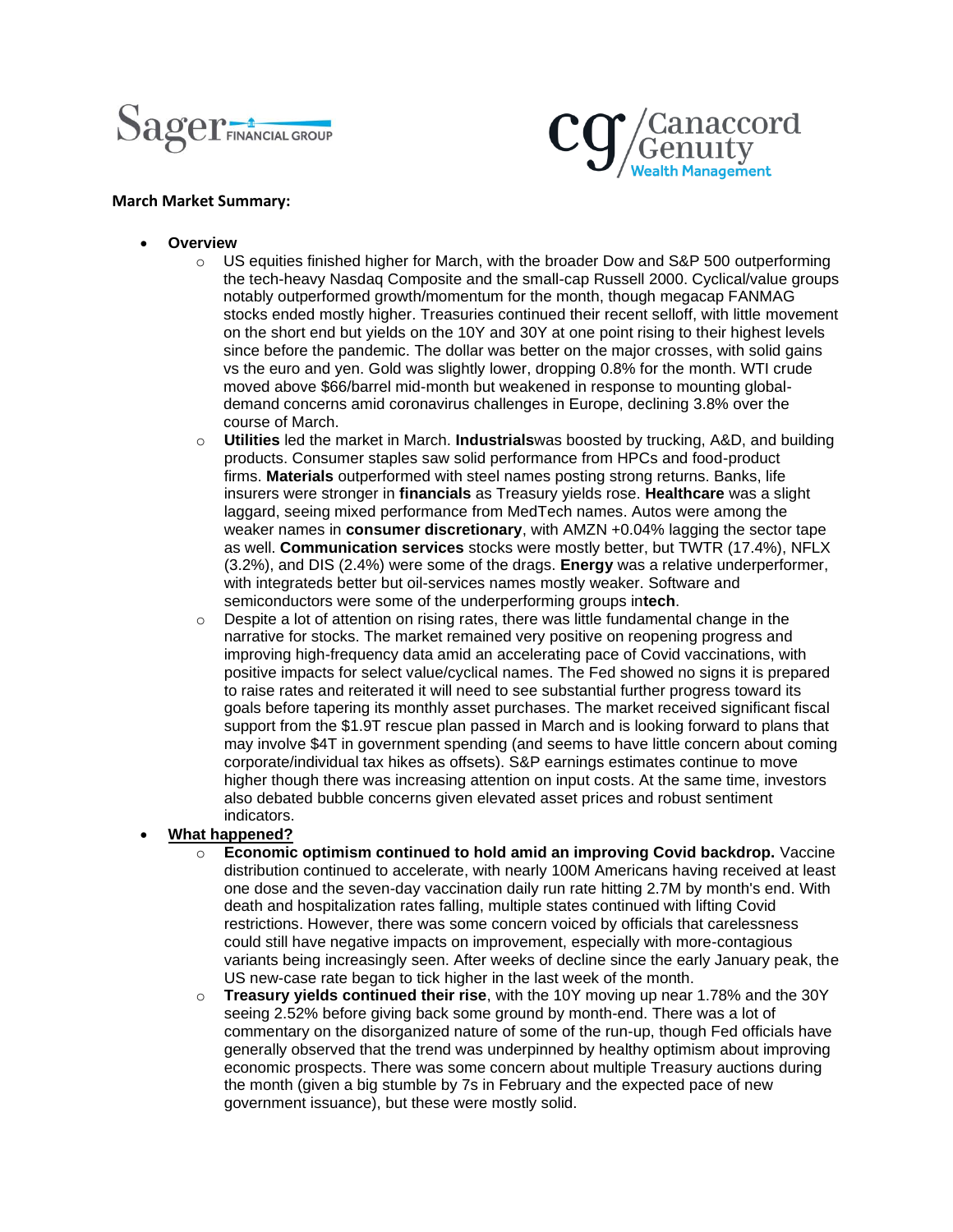



- o Rising Treasury yields powered **a continuation of the pro-cyclical rotation**that had developed amid economic reopening momentum and overextended growth subgroups. Nevertheless, most stocks in the megacap FANMAG group were better, with some analysts debating if the trend had further to run and whether some stocks were oversold that were otherwise beneficiaries of broader secular trends.
- o **Biden signed a \$1.9T stimulus bill** featuring \$1,400 direct checks, an extension of federal enhanced unemployment benefits, funding for vaccination efforts, and assistance for states and municipalities. The bill's passage had been widely expected given the Democrats' use of the reconciliation method to bypass a GOP Senate filibuster. Note that while there had been a widespread expectation that a large portion of the stimulus checks could find their way into the market, there were signs that the retail impulse was much weaker than expected, especially compared to that following December stimulus payments.
- o **The focus moved ahead to Biden's infrastructure plans.** Even before passage of the Democrats' relief plan, politicians and investors alike were looking ahead to Biden's next expected effort, a multifaceted, two-phase effort officially launched on 31-Mar with \$2.25T in spending on physical infrastructure and clean-energy priorities. A second tranche is expected to be unveiled in mid- to late April that may involve funding for traditional Democratic priorities involving child care, family leave, and health insurance. All told, the president may propose spending of ~\$4T this round, with a portion of the funding expected to come from hikes in the corporate tax rate as well as tax changes for higherincome individuals. However, it will take many months for the legislative project to unfold, and it is likely to see many changes before anything becomes law.
- o **The Fed continued to hold its dovish line.** The FOMC made no change to rates or its asset-purchase plans at its March 16-17 meeting, as expected. Instead, there was more market focus on the "dot plot" in the *[Summary of Economic Projections](https://urldefense.com/v3/__https:/www.federalreserve.gov/monetarypolicy/files/fomcprojtabl20210317.pdf__;!!Ei9jbvzSmg!FrDIL8YN6C9wzFnt-zVYsIiEjI90XkUrEDzI4zktVUDDGQVio0wr9FeZ73EQr0E$)*. While this showed some additional policymakers penciling in hikes for 2022 or 2023, the median projection continues to see rates on hold through 2023. In his FOMC press conference and numerous public appearances in March, Chair Powell continued to stress that the Fed will only move when it sees data showing substantial further progress toward its labor market and inflation goals, and reiterated that this means more than a transitory uptick in prices. Other Fed speakers this month added their personal takes, but largely echoed this party line.
- o **The Suez Canal blockage threw supply-chain concerns into sharp relief.** There was abundant press coverage of a multiday blockage of the Suez Canal after a massive containership ran aground in a key channel. While this was cleared sooner than some had feared, it still brought billions in trade to a standstill and forced some shippers to divert cargo around Africa, incurring additional expenses and weeks of delays. While the pressure was seen as a transient phenomenon, it played into recent supply-chain concerns (particularly in semiconductors) that have come into play as the global economy ramps back up.
- o **Economic data showed some February weakness, but labor-market data continued to improve.** As expected, economic reports showed some weakness in February, including a worse-than-expected m/m drop in retail sales and below-consensus results for housing starts and new/existing home sales. ISM manufacturing was better, but the services index missed. Labor-market data was generally stronger, however. February nonfarm payrolls were much higher than consensus (+379K vs +184K), and weekly initial jobless claims dropped from 754K on 26-Feb to 684K on 19-Mar. Consensus for March nonfarm payrolls (to be released [on 2-Apr\)](x-apple-data-detectors://7/) is looking for a 614K gain. And March's Consumer Confidence indicator posted its sharpest one-month gain in 18 years, boosted by improving labor-market sentiment.